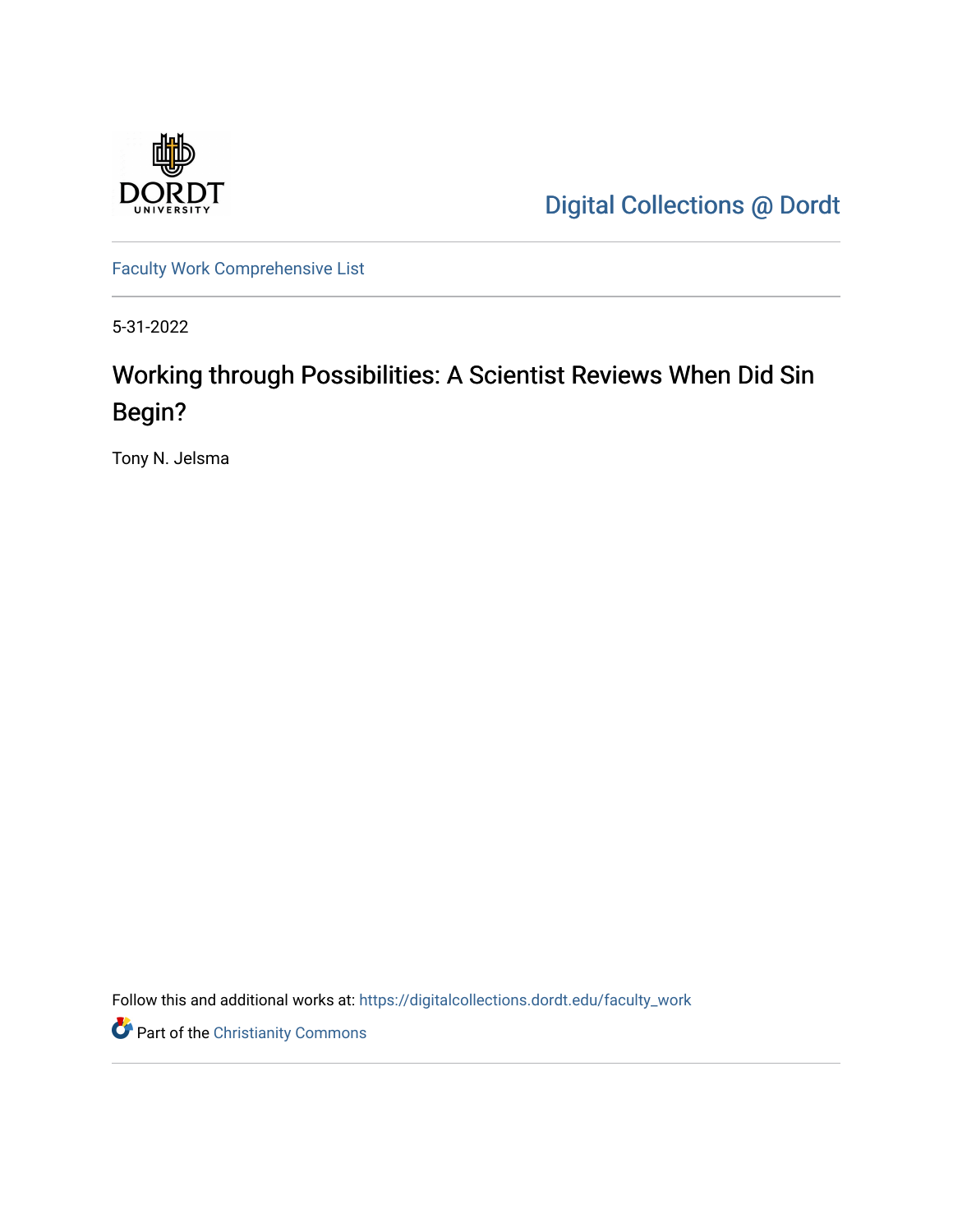## Working through Possibilities: A Scientist Reviews When Did Sin Begin?

#### Abstract

"... [Haarsma] lays out the challenges of reconciling an evolutionary history with a biblical understanding of original sin."

Posting about the book When Did Sin Begin? from In All Things - an online journal for critical reflection on faith, culture, art, and every ordinary-yet-graced square inch of God's creation.

<https://inallthings.org/from-a-scientist-a-review-of-when-did-sin-begin/>

#### Keywords

In All Things, book review, When Did Sin Begin, evolution, doctrine, original sin, Loren Haarsma

#### **Disciplines**

**Christianity** 

#### **Comments**

[In All Things](http://inallthings.org/) is a publication of the [Andreas Center for Reformed Scholarship and Service](http://www.dordt.edu/services_support/andreas_center/) at Dordt [University](http://www.dordt.edu/).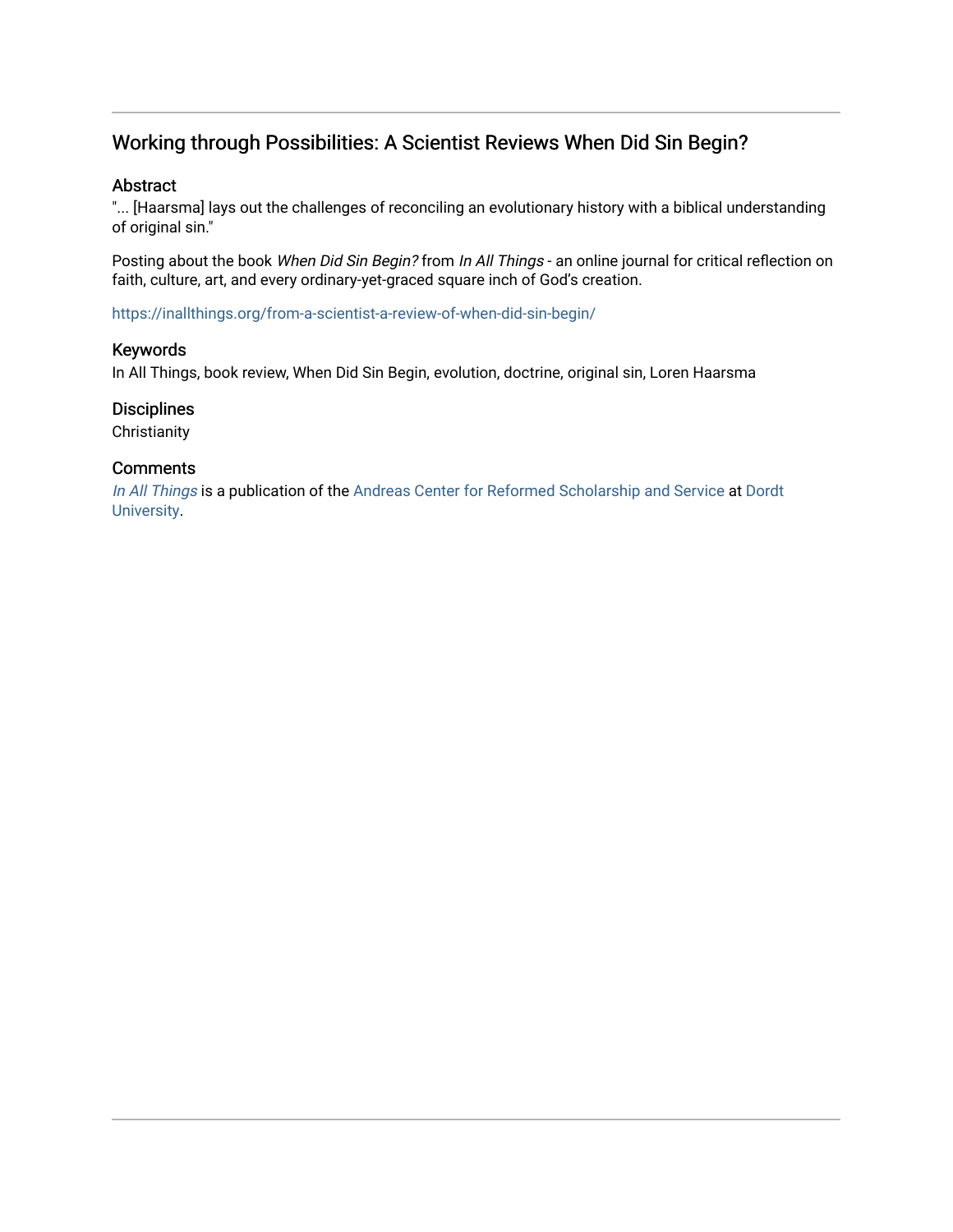# **Working through Possibilities: A Scientist Reviews** *When Did Sin Begin?*

### **[Tony Jelsma](https://inallthings.org/author/tony-jelsma/)**

**May 31, 2022**

**Title:** *[When Did Sin Begin? Human Evolution and the Doctrine of Original Sin](https://www.amazon.com/When-Did-Sin-Begin-Evolution/dp/1540964264/ref=tmm_hrd_swatch_0?_encoding=UTF8&qid=1653861165&sr=8-1)* **Author:** Loren Haarsma **Publisher:** Baker Academic **Publishing Date:** August 17, 2021 **Pages:** 272 (Hardcover) **ISBN:** 978-1540964267

I was in my late twenties, with a Ph. D. in Biochemistry, and I was a Young Earth Creationist (YEC). I had been exposed to a few of the arguments for old earth and evolution, but not enough to make me waver in my convictions. But over the next few years, I started to read more books and articles that challenged my position. This left me in tension between what my scientific training told me and what I thought that Scripture taught. However, when I saw that there were other and better interpretations of Genesis 1 than a literal six-day view, the tension resolved. In other words, for me, the issue was theological, not scientific.

Yet resolving apparent conflicts between Scripture and science goes well beyond reinterpreting the days of creation. A bigger challenge is how to interpret Genesis 3 in the light of evolutionary science, and that's where Loren Haarsma directs his attention. The view of many churches of the Reformed persuasion appears to be based on a literal translation of Genesis 3 as Augustine understood it:

- – The whole human population has descended from an original pair, Adam (created from dust) and Eve (made from Adam's rib).
- – These existed in a state of righteousness, being able not to sin.
- – However, Adam and Eve did sin, and as a result humanity is fallen and unable not to sin. This state we call original sin.

This view is also reflected in the Reformed catechisms (Heidelberg Catechism LD 3, Westminster Shorter Catechism Q&A 10-18). But how can we understand the traditional doctrines of the church in light of an evolutionary history of humans? If the whole world fell through Adam's sin, how do we reconcile that with the evidence that the human population was always at least a few thousand individuals? Was there a real Adam, and if so, when did he live? Given that people of European descent have some Neanderthal DNA, and people of far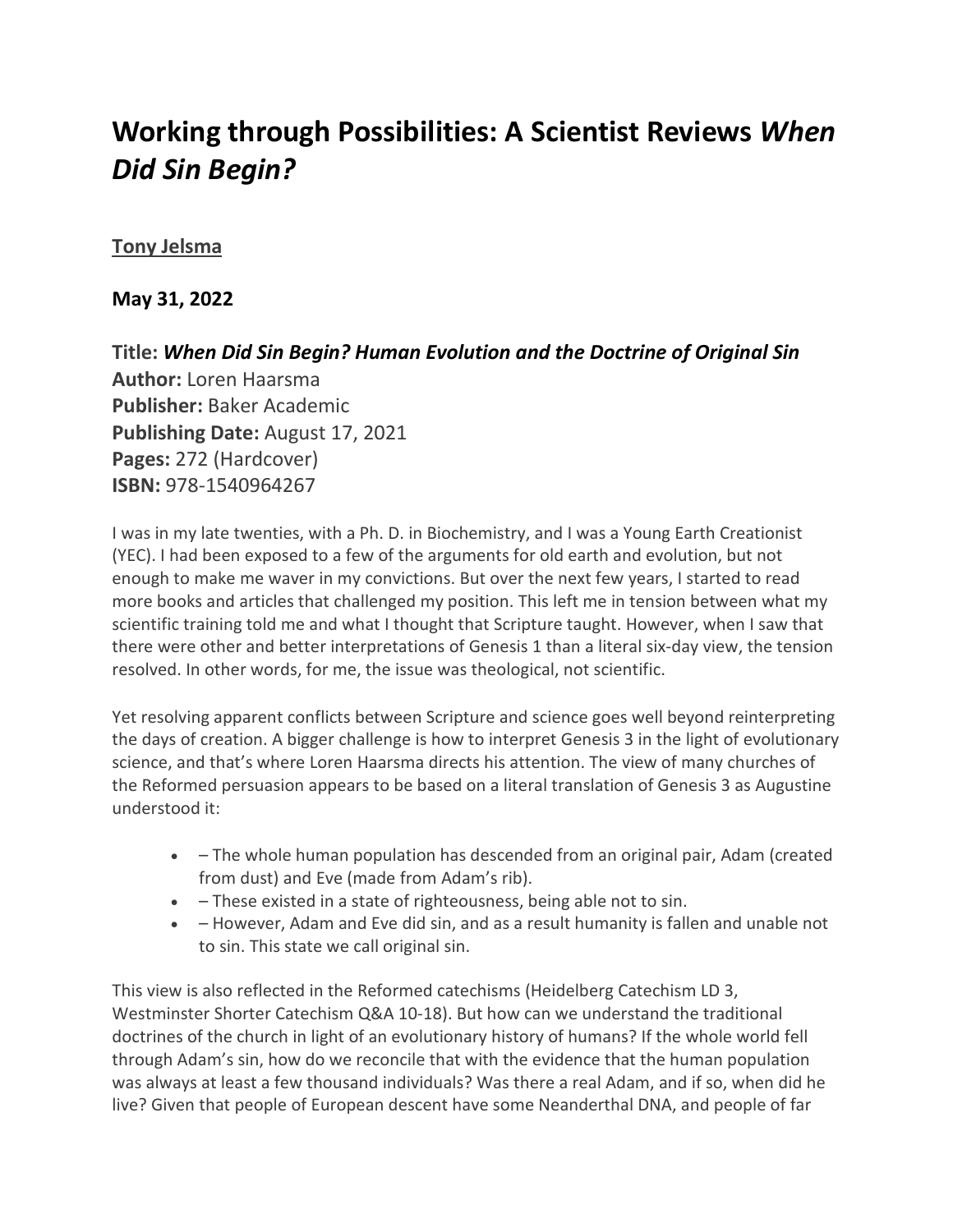eastern descent have some Denisovan DNA, does this mean that Adam existed hundreds of thousands of years ago, before these lines separated from humans? That strains the credibility of a historical aspect to the story of the Fall. Maybe there wasn't a historical event that we call the Fall. If humans have an evolutionary history, how do we reconcile what appear to be sinful behaviors with an initial sinless state? Does that make God the author of sin?

In his winsome style, Haarsma painstakingly addresses many such challenges that are raised by an evolutionary history of humans and lays out the various options. One's view of the Fall depends on one's view of Adam and Eve. If Adam and Eve were historical individuals i.e., "real persons," placing them in time would affect how one sees the Fall. If they are placed in the distant past, then original sin might have developed over time, with their growing awareness of what is right and wrong. Alternatively, a later Adam and Eve, as representatives of modern humans, might have exhibited what we would think of as sinful behavior but, as God had not yet revealed His will to them, it was not counted as sin. Once they disobeyed God's command they fell, and that fallen nature could have spread culturally or genealogically. On the other hand, the early chapters of Genesis might be a highly compressed history, and "Adam and Eve" could refer to many individuals. Yet another option is that these chapters are not meant to be historical, but an example of ancient Near Eastern mythology, so there never was a real Adam and Eve.

Haarsma does not press any particular agenda, aside from affirming an evolutionary history of humans. Instead, he lays out the challenges of reconciling an evolutionary history with a biblical understanding of original sin. He gives different ways to address that problem, then lists the strengths and weaknesses of each approach. These issues aren't necessarily resolved; his conclusion states that there may be many questions that are left unanswered in Scripture, and we must work with what we have been given. It's not that there are no possible explanations, the problem is that there are too many.

While Haarsma's thorough and systematic approach makes the book's organization easy to follow, it is also a weakness. Each response begins with the same wording, and every nuance is addressed in detail. Consequently, I often had the sense of, "Didn't I just read that?" when going through the book. As a scientist, I am used to reading figures and tables, and some abbreviated summaries in table form might have been helpful.

Still, there are many nuggets that I hadn't fully considered which can help me think through some of the challenges. One of these is Paul's statements in Romans 5:13, that "…sin is not counted where there is no law." That might mean that what we would think of as selfish and sinful behaviors in our evolutionary history were not counted as sin because God had not yet revealed his law. But how do we reconcile this view with Paul's statement in Romans 1:20 that God's general revelation leaves us without excuse?

One of the passages in early Genesis that receives less attention in these discussions is the line of Cain, described in Genesis 4, particularly the sons of Lamech and the origin of keeping